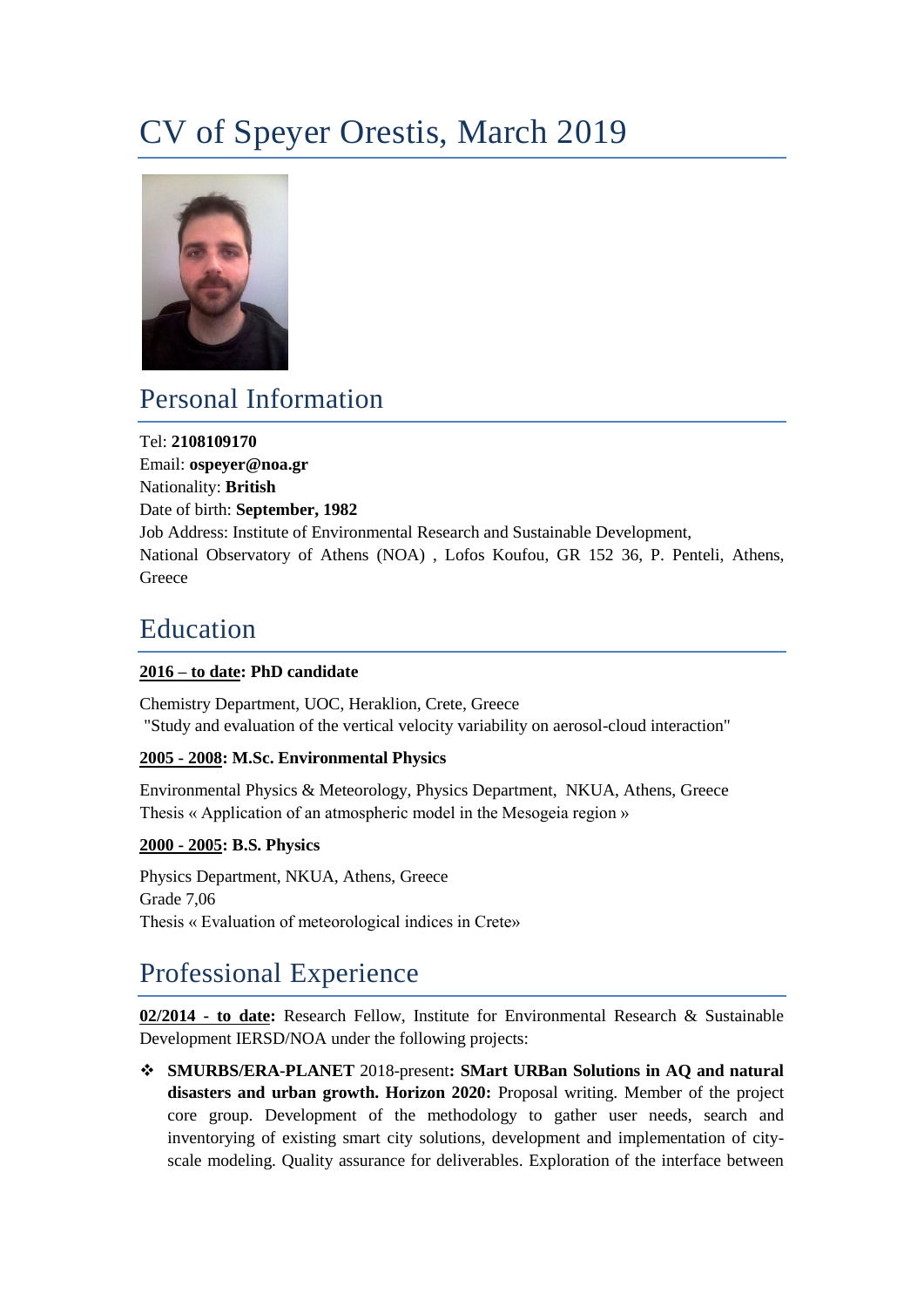Earth Observation (EO) and Sustainable Development Goals (SDG), application of an EO-SDG solution on air quality. Part of the Copernicus uptake team of SMURBS.

- **THESPIA II 2018-2019:** Incorporation of a state-of-the-art tool in the modeling infrastructure of the Institute for sensitivity analysis of chemistry-atmosphere-climate interactions.
- **ACTRIS-2** 2016-2017: Aerosols, Clouds, and Trace gases Research InfraStructure Network. Horizon 2020: Analysis of aerosol natural properties. Study the effect of residential wood burning on air quality
- **ACTRIS PPP** 2016-2017: ACTRIS Preparatory Phase Project. Horizon 2020: Analysis of aerosol natural properties Analysis of aerosol natural properties. Study the effect of residential wood burning on air quality
- **Climate Change Impacts** 2015: Processing and statistical analysis of climatemeteorological data and trends
- **THESPIA 2014-2015:** Implementation of the numerical atmospheric model COSMO-ART over Greece. Study the effect of residential wood burning on air quality and explore the feedback interactions between aerosols and meteorology

**06/2009 - 01/2014:** Head of IT, Intermediary Body of NSRF 2007-2013 [EFEPAE:](https://www.efepae.gr/frontend/index.php?chlang=EN)

Administrator, State Funds Informatics System [\(PSKE,](http://www.ependyseis.gr/) ESPA). Report production, SAP - Business Intelligence. Data integrity of input in the Monitoring Information System [\(M.I.S.](http://www.ops.gr/Ergorama/index.jsp?menuitemId=a1&tabid=0), OPS-ESPA). Business and Software Interface. Technical consultation on software realization of Call of Proposals and ensuing documents. Creation, maintenance of EFEPAE site [\(www.efepae.gr\)](http://www.efepae.gr/).

**01/2008 - 09/2008:** Member, Group of Numerical applications in the atmosphere, Division of Environmental Physics & Meteorology, Department of Physics, NKUA, Athens, Greece, under the ECATS program (Environmentally Compatible Air Transport System)

**02/2008 - 05/2008:** Teaching activity in the laboratory of Environmental Physics, Department of Physics, NKUA, Athens, Greece as an M.Sc. student

**11/2006 - 03/2007:** Employee in a publishing house

**01/2008 - 09/2008:** Internship, Hellenic Petroleum - Evaluation and synthesis of reports on the Carbon Market

### Articles in Peer Reviewed Journals

- Athanasopoulou, E., **Speyer, O.**, Brunner, D., Vogel, H., Vogel, B., Mihalopoulos, N. and Gerasopoulos, E.: *Changes in domestic heating fuel use in Greece: effects on atmospheric chemistry and radiation*, Atmos. Chem. Phys., 17(17), 10597–10618, doi:10.5194/acp-17- 10597-2017, 2017
- Kosmopoulos, P. G., Kazadzis, S., Taylor, M., Athanasopoulou, E., **Speyer, O.,** Raptis, P. I., Marinou, E., Proestakis, E., Solomos, S., Gerasopoulos, E., Amiridis, V., Bais, A. and Kontoes, C.: *Dust impact on surface solar irradiance assessed with model simulations, satellite observations and ground-based measurements*, Atmospheric Measurement Techniques, 10(7), 2435–2453, doi:10.5194/amt-10-2435-2017, 2017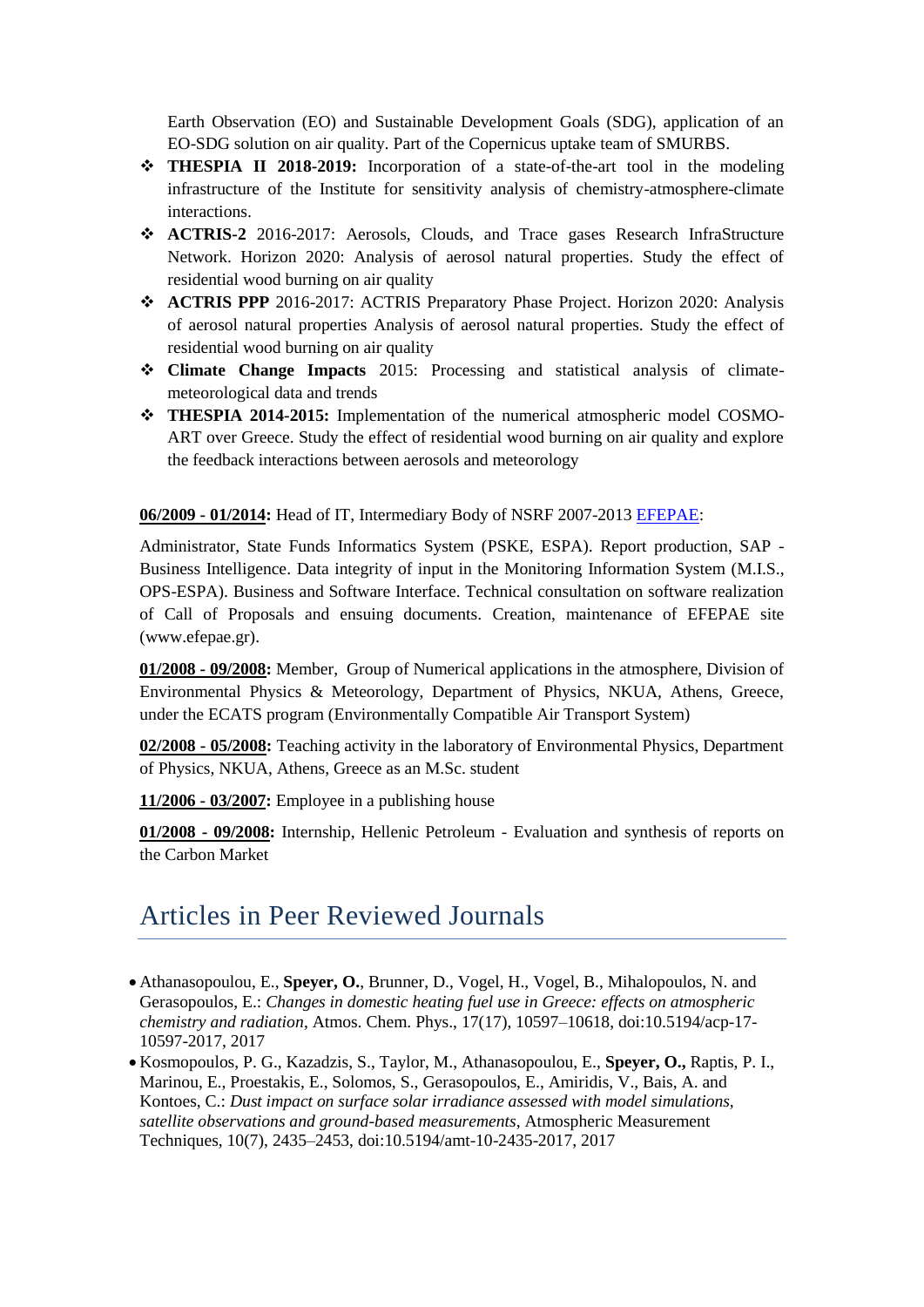### Participation in Book Publications

 Athanasopoulou E., **Speyer O**., Apostolopoulou S., Papageorgiou S., Amiridis V. and Gerasopoulos E.: Near Real-Time Aerosol Predictions During the First Citizen Observatory Campaign in Greece, Springer Atmospheric Sciences, Theodore Karacostas et al. (Eds): Perspectives on Atmospheric Sciences, 978-3-319-35094-3, 395543\_1\_En, (118), DOI: 10.1007/978-3-319-35095-0\_118, 2016

### Publications In International Conferences –Symposia

- **Speyer O.,** Athanasopoulou E., Gerasopoulos E., Brunner D., Vogel H., and Vogel B.: Investigation of direct radiative effects of aerosols due to changes in domestic heating fuel, Symposium on Coupled Chemistry-Meteorology/Climate Modelling, WMO Headquarters, Geneva, Switzerland 23-25 February 2015
- Athanasopoulou E., **O. Speyer**, D. Brunner, H. Vogel, B. Vogel E. Gerasopoulos and N. Mihalopoulos, Residential wood combustion in Athens 2010: Impacts on air quality and atmospheric variables, 10<sup>th</sup> International Conference on Air Quality - Science and Application, 14-18 March, 2016, Milan, Italy

### Workshops -Meeting Presentations

- Speyer O.: Solutions/City Dossiers Next Steps, SMURBS Annual Meeting PM1, 9-10 October 2018, Athens, Greece
- Speyer O.:SMURBS/ERA-PLANET and the smart cities approach, Session "SDG11 Sustainable cities and communities", EuroGEOSS Workshop, 12-14 September 2018, Geneva Switzerland
- Speyer O.: Round Table Rapporteur, SMURBS workshop on user needs, HZG, Hamburg, Germany, 27-28March, 2018
- Elise Hendriks, Frans Snik, Christoph Keller, Eleni Athanasopoulou, **Orestis Speyer**, Evangelos Gerasopoulos, Vassilis Amiridis et al: ISPEX-EU: European citizens measure air pollution with their smartphone, One Step BEYOND Workshop, 15 October 2015, Frascati (Italy)
- Speyer O., Athanasopoulou E., Gerasopoulos Evangelos, 2014: COSMO-ART applications for the area of Greece: first results and on-going work, 16th COSMO General Meeting, 8-11 September 2014, Eretria (Greece)
- Tombrou, M., Speyer, O., Dandou, A., Bossioli, E., Athanasopoulou, E., Protonotariou A., 2008: Athens International Airport Atmospheric Modeling Results. ECATS Autumn School on Airport Air Quality, Sinaia, Romania, November 2008